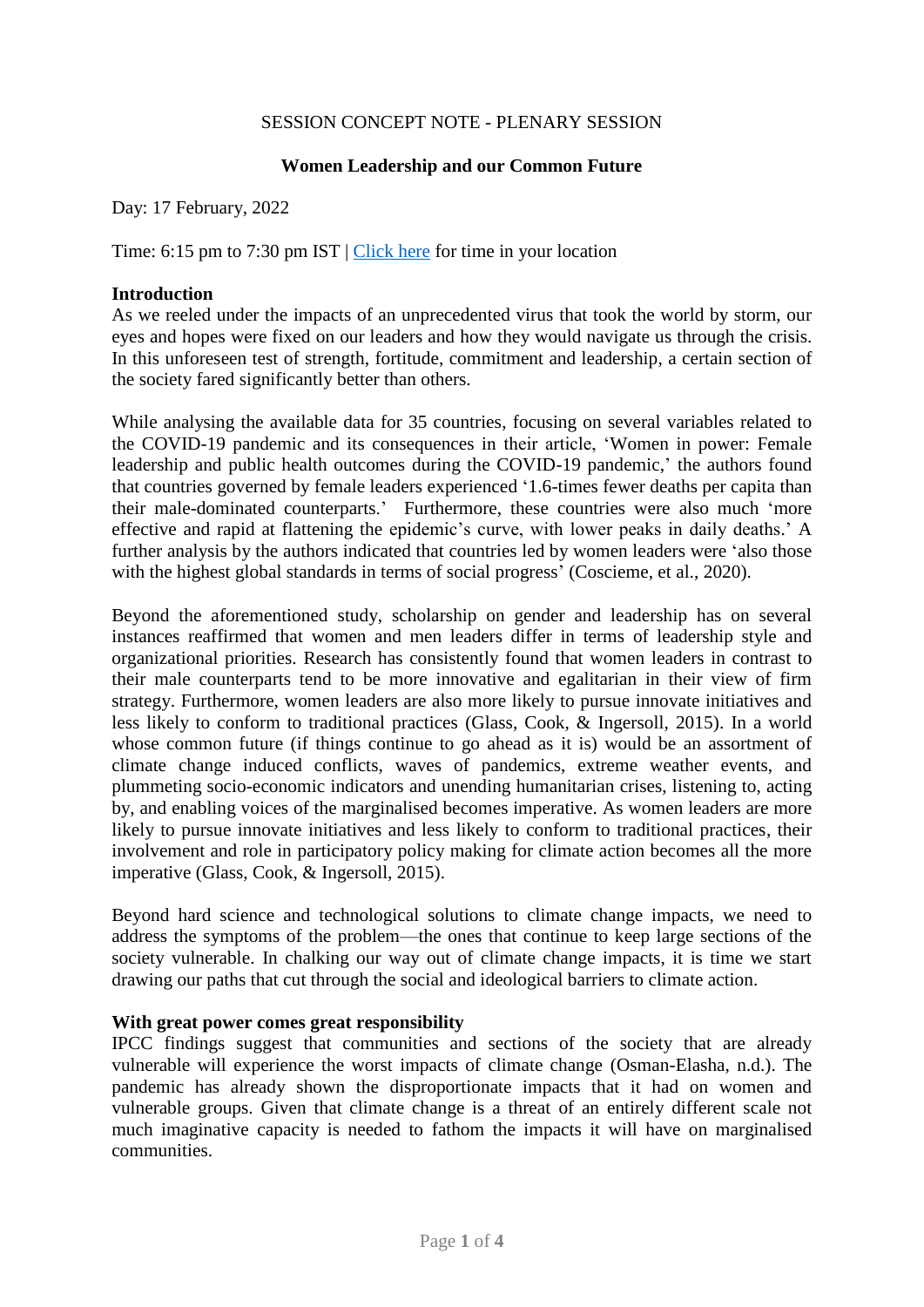In her essay 'Ecofeminism and Climate Change', Greta Gaard highlights that women (and upon extrapolation, other marginalised communities) are not intrinsic victims of the impacts of climate change but rather manufactured victims of the systematic "inequities produced through gendered social roles, discrimination and poverty" (Gaard, 2015). Thus, to draw them out of climate change induced vulnerability, warrants collaborative governance, policy, and decision making guided by principles of collective wellbeing, such as the successful case of women leaders handling the COVID crisis.

However, beneath this doom and gloom is a sense of positivity and a way forward. With more and more women taking up leadership roles, there has been an evident shift in communication and representation of voices from the margins. Women leaders like Greta Thunberg, Sheikh Hasina, Jacinda Ardern and many more have been working to leverage their positions to bring to the forefront long existing problems that lie in the intersection between gender discrimination and impacts of climate change.

## **Women Leadership in the Global South**

The realm of women leadership, however, is interpreted differently by the global north and global south. As we join forces to move together collaboratively, it is important that we recognise and accept different worldviews on women leadership as perceived in different parts of the world. A growing body of literature points out that women's leadership starkly differ in the context of 'developed' and 'developing' countries. In 'developed' countries, women's leadership is considered in the context of boardrooms, banking, finance and business, whereas in developing countries, and especially rural communities, women's leadership is considered in the context of public services such as schools and healthcare, entrepreneurship related to microfinance and small and medium enterprise (SME), and women's participation in local governance (Barrios, Prowse, & Vargas, 2020).

Moreover, studies have shown that social norms, along with a range of other socio-political factors have reinforced gender inequalities in communities, especially related to use and protection of natural resources. For instance, even though women are key users of water resources and play a crucial role in their conservation in Malawi, equitable participation or women's empowerment did not necessarily happen, according to a study (Adams, Juran, & Ajibade, 2018). Studies also conclude that women and their male allies need to work together to change structures and perceptions of women's leadership.

## **Challenges to Women Leadership**

The 2030 Agenda for Sustainable Development rightly calls for ensuring women's full and effective participation and equal opportunities for leadership at all levels of decision-making in political, economic and public life. Women have led sustainable development actions as activists, advocates and scientists and yet, men outpace women in leadership roles across every sector—corporate, non-profit, government, politics, law, education, and security establishments.

Though gender equality between women and men is a fundamental right, women still face challenges in achieving leadership positions based on discrimination, social stereotypes and violence. The implications of such prejudiced leadership, which constraints women empowerment, is cause for both concern and discussion. What is causing this multifactorial and deep-seated gap and keeping women and the under-represented groups from advancing to the top including in corporate boardrooms?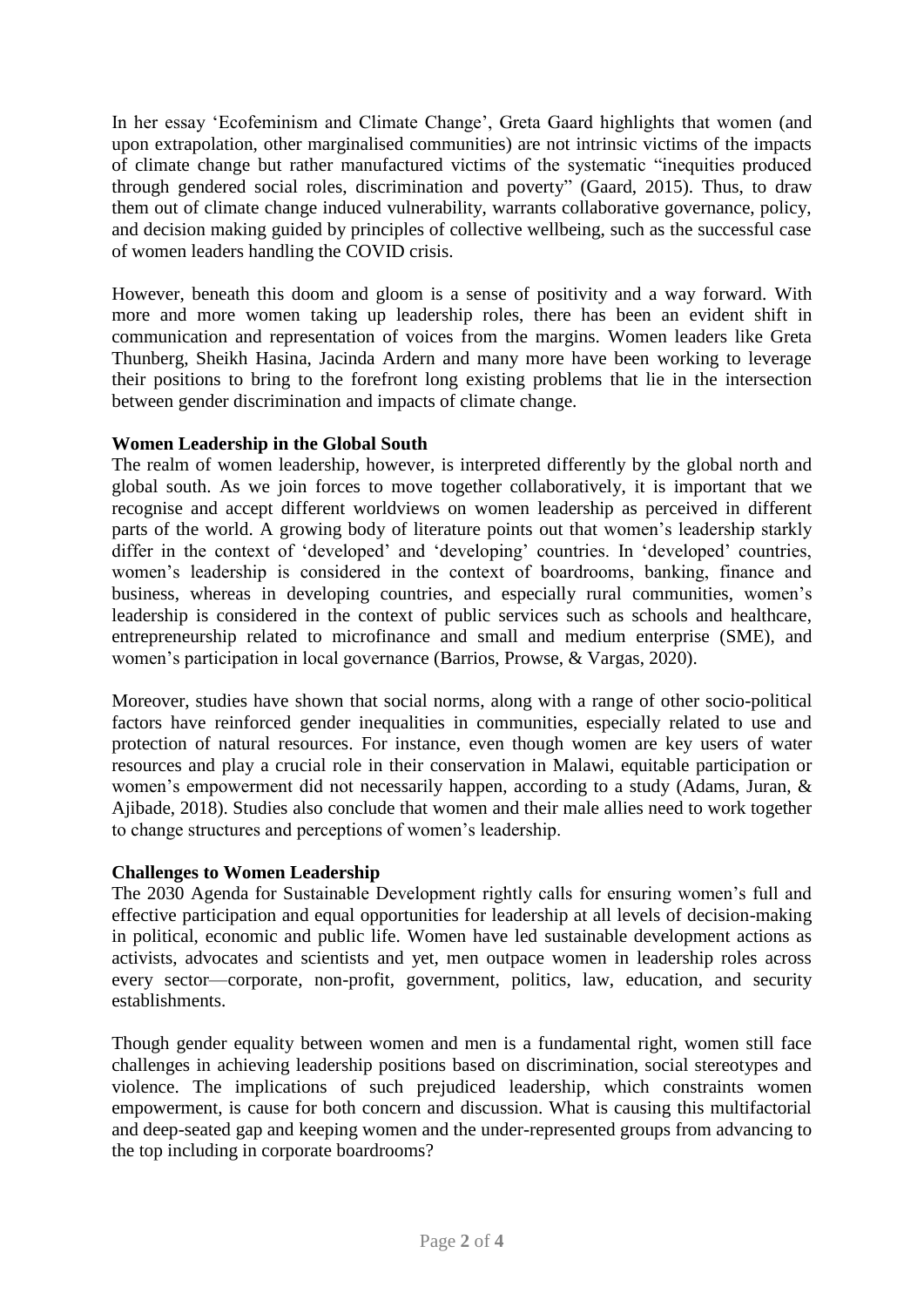In this session, our efforts are directed towards facilitating a platform with a strong panel of women leaders from across the globe to come together and deliberate on the path to a sustainable future for all genders, across all sections of society. Our discussions will revolve around ways to address the many challenges confronting women in leadership positions, including poor access to social and economic capital, constraining gender culture, paucity of role models/mentors, and inadequate positive attitudes about their own personal capacities. As marginalised voices find representation in leadership roles, with their causes of vulnerability often becoming areas of targeted focus, the object of this session is to hear from women leaders about their interventions to destabilise the status quo around climate change impacts. Adding to this line of deliberation, we hope to hear from women leaders about their efforts of reaching out to the voices from the ground through the positions they command in an attempt to act as the mouth piece of those who are often unheard.

## **Key Questions**

- 1. How are women leaders using their positions to question the status quo and bringing more voices from the ground to the forefront?
- 2. What are some of the challenges faced by them in their quest to tackle climate change and work towards a sustainable future? How have these challenges helped shape their leadership style?
- 3. What kind of platform need to be created to address the four types of barriers to leadership and empowerment for women—structural barriers, institutional mind-sets, individual mind-sets, and life choices?
- 4. What more can be done to expand social capital and attract, retain and advance women leaders at political, economic and public life?
- 5. Do changes in legislation address structure of power and create an enabling environment to promote women empowerment to achieve leadership positions across the board?
- 6. What norms and paradigm shifts are being promoted by countries/organizations to promote greater leadership role of women? Any good practices?

## **Format**

The session will be a moderated discussion, which will start with remarks (2–3 minutes) by the moderator. This will then be followed by the Leadership Addresses wherein each speaker will then get 7–8 minutes for delivering the Leadership Address. Strict time management is to be followed. There will be an on-screen timer for the same. After the addresses, the comoderator will sum up the discussions.

# **Session Line-up**

### *Moderator*

Dr Vibha Dhawan, Director General, TERI

## *Co-moderator*

Mr Shreyas Joshi, Young Professional, TERI

## *Leadership Address*

- Ms Sanda Ojiambo, CEO & Executive Director, United Nations Global Compact
- Prof Laurence Tubiana, Chief Executive Officer, European Climate Foundation
- Ms Rachel Kyte, Dean, Fletcher School, Tufts University
- Ms Helen Clarkson, Chief Executive Officer, Climate Group